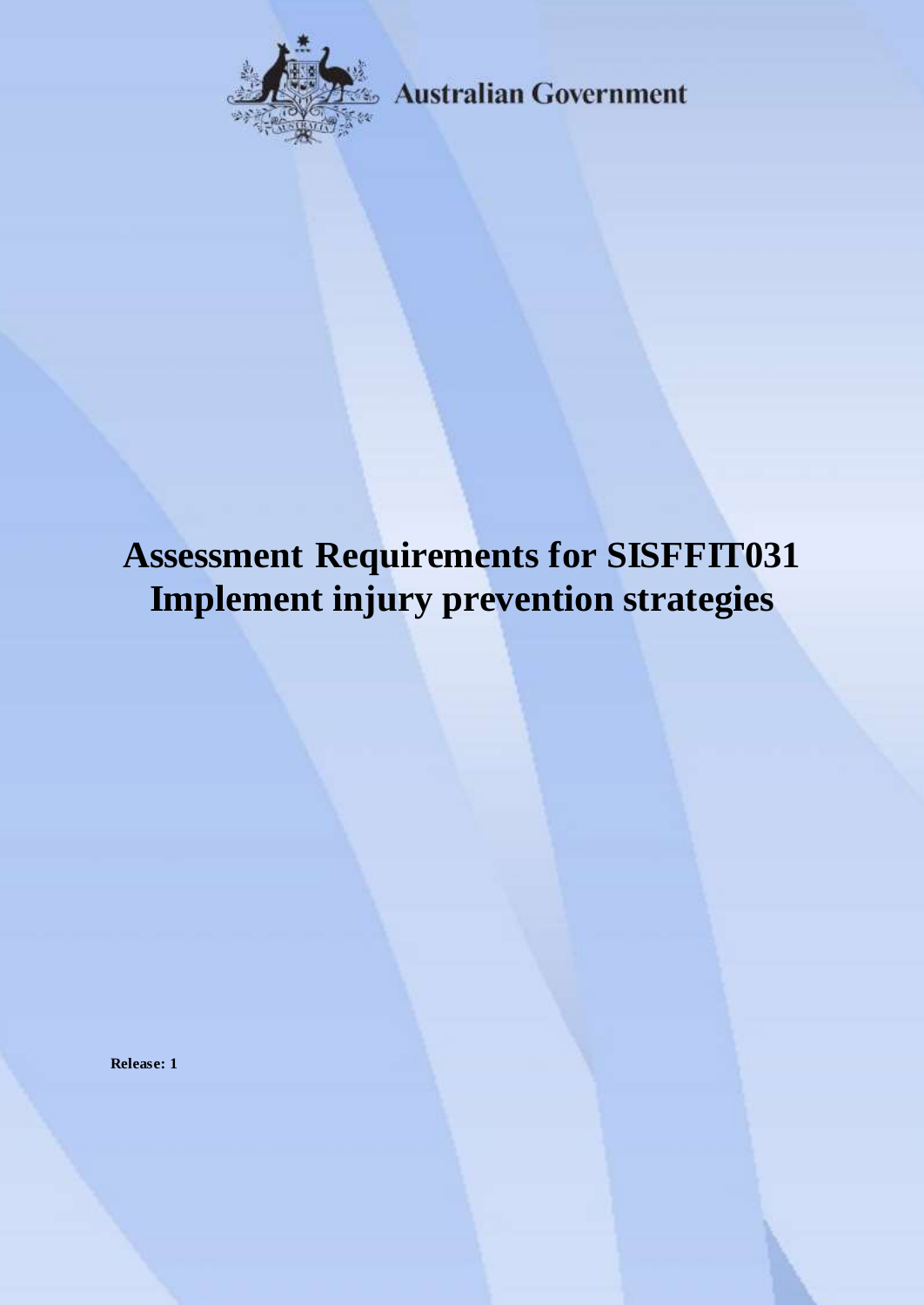## **Assessment Requirements for SISFFIT031 Implement injury prevention strategies**

#### **Modification History**

Not applicable.

## **Performance Evidence**

Evidence of the ability to complete tasks outlined in elements and performance criteria of this unit in the context of the job role. This must include period(s) totalling at least fifteen hours comprising at least ten different client contact sessions, and:

- effectively use knowledge to improve own professional practice for injury screening, developing and monitoring injury prevention strategies in at least five different client sessions
- conduct sessions that individually or cumulatively incorporate:
	- pre-exercise screening using industry endorsed protocols, including:
		- history of injuries
		- current function at past injury sites
		- industry endorsed risk stratification
	- observation and analysis of the following using at least three functional movements for each client in line with accepted movement and technique standards:
		- functional movement capacity for at least five clients using exercise observation in all of the following movement patterns and scenarios:
			- push
			- pull
			- squat
			- lunge
			- rotate
			- overhead press
			- overhead pull
			- with and without equipment
			- loaded and unloaded
	- records of gait observation for at least three clients:
		- view:
			- anterior
			- posterior
			- lateral
		- gait cycle:
			- stance phase
			- swing phase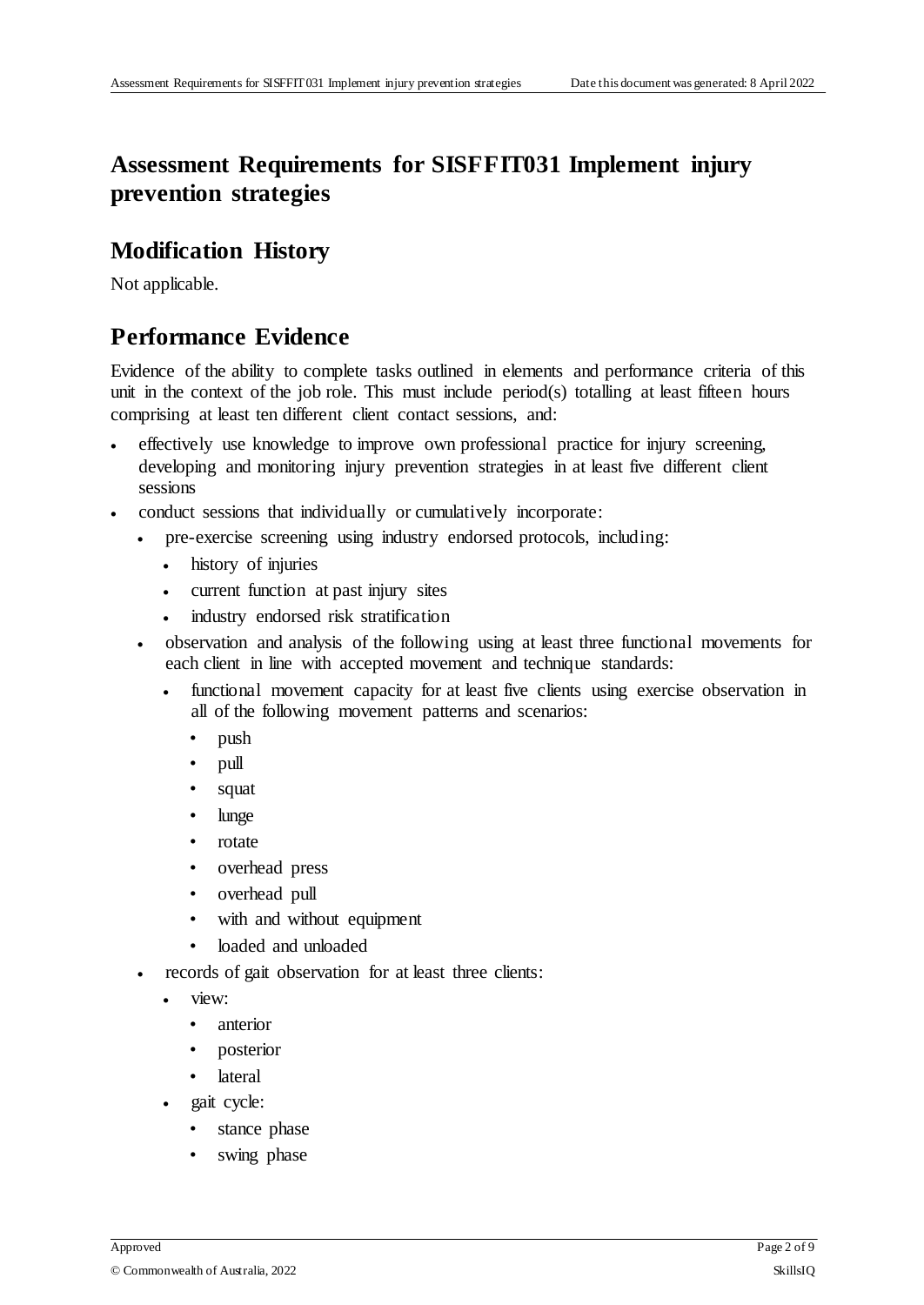- flight phase
- double stance phase
- evaluation:
	- ankle
	- foot
	- tibia
	- knee
	- pelvis
	- trunk
	- head
	- arm
- foot cycle:
	- foot strike
	- mid–stance
	- toe off
- evaluation of:
	- sequence of movement at each joint
	- sequence of muscle actions
	- efficiency of movement
- evidence-based injury prevention strategies supported by relevant research regarding the cause and prevalence of commonly occurring injuries:
	- incidence
	- severity
	- prevalence
	- cause
	- type of injuries
- implementation of at least three injury prevention measures for each client, involving:
	- screening
	- protective equipment
	- hydration and healthy eating
	- pre-exercise, warm-up and stretching
	- neural stretching
	- recovery strategies and physical conditioning
	- frequency and duration of participation
	- correction of technique
	- checking for adequate rehabilitation following injury
	- appropriate management of risk factors that may predispose the client to further injury
	- staff training about risks, referral and appropriate exercise programming for specific populations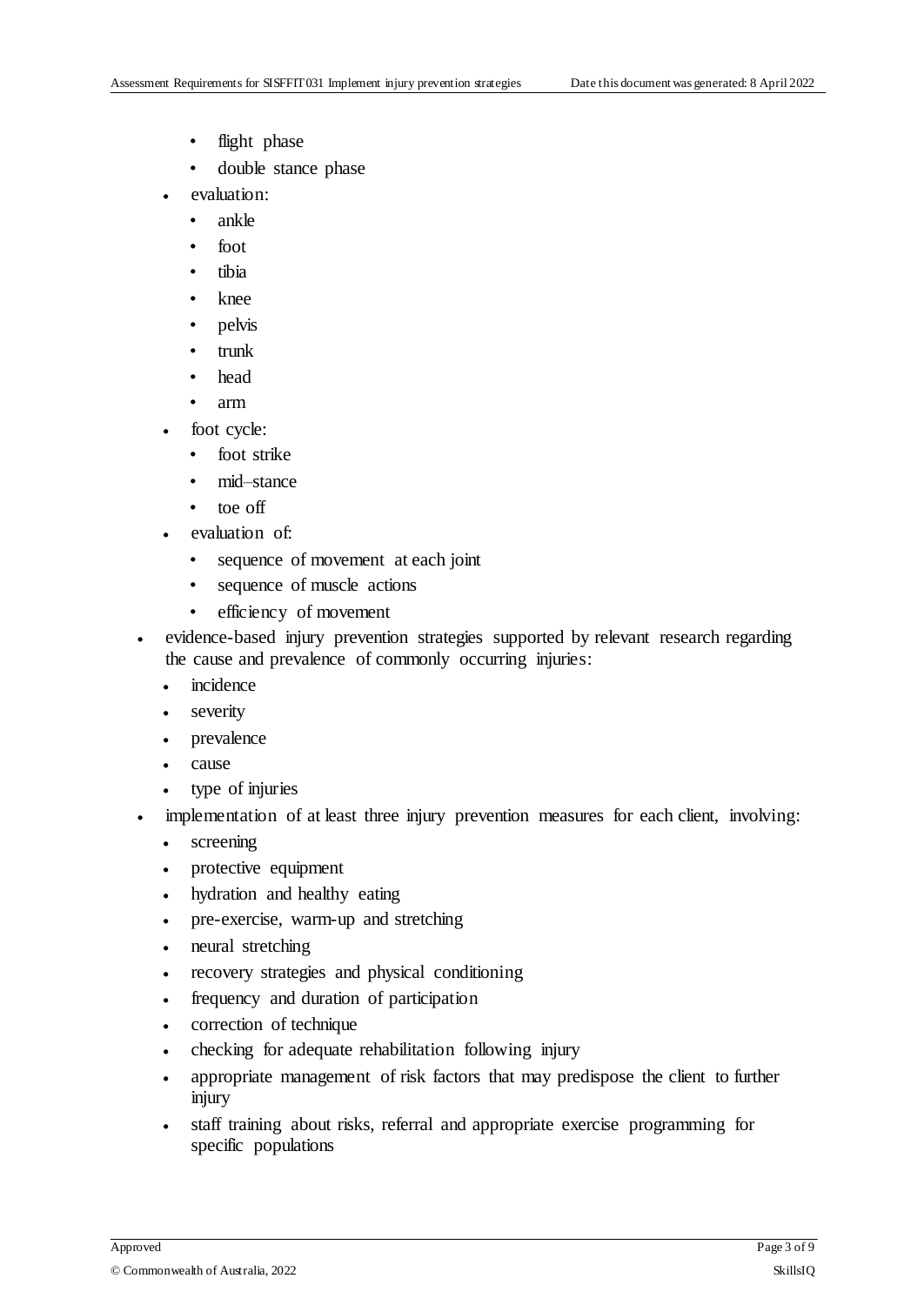collaboration with medical or allied health professional, stakeholders and clients to develop, implement and monitor injury prevention and management strategies.

### **Knowledge Evidence**

Demonstrated knowledge required to complete the tasks outlined in elements and performance criteria of this unit:

- legislation and regulatory requirements:
	- appropriate collection and storage of client information
	- application of legal and ethical limitations of own role
	- work health and safety/occupational health and safety
	- equipment safety standards
- defined roles and responsibilities of the advanced personal trainer and their ethical and legal limitations in implementing injury prevention and management strategies
	- risk factors associated with a range of injuries:
		- personal and internal factors
		- past injury to an area
		- biomechanics
		- exercise technique
		- extrinsic factors
		- equipment used
		- gender
		- age growing as well as ageing bodies
		- training load (acute and cumulative)
		- fitness level
		- posture
		- trainer/instructor knowledge and skill
- basic principles of biomechanics to enable the application of appropriate techniques and strategies to minimise injuries for specific fitness activities
- correct execution and teaching points for the following primal functional movement patterns and the implications of results in regards to injury prevention strategies:
	- push
	- pull
	- squat
	- lunge
	- rotate
	- overhead press
	- overhead pull
- pathology of common injury for specific activities, and injury response and the phases of healing and repair:
	- primary or secondary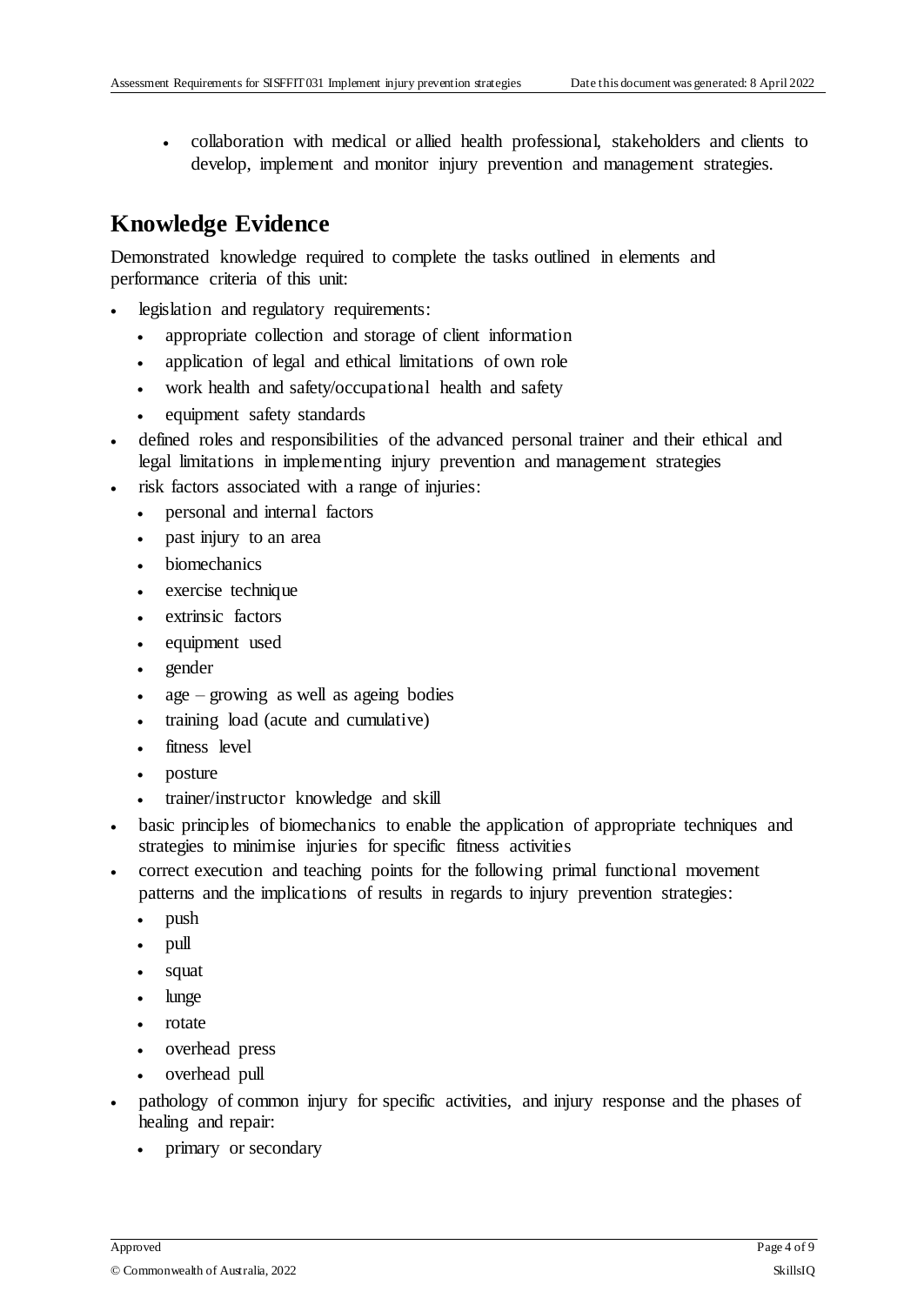- direct or indirect
- acute or overuse
- musculoskeletal
- anatomy of the musculoskeletal system and its supporting systems to enable the design of appropriate programs
- function of the neuromuscular system to enable design of appropriate programs
- range of motion and stretching techniques to enable inclusion of exercise variables to suit client functional capacity
- role of exercise and fitness in the prevention, management and rehabilitation of common exercise related injuries and falls prevention
- appropriate measures for joint mobility:
	- visual observation
	- use of appropriate equipment
	- joint specific range of movement
	- tests for specific joints
	- segmental mobility of vertebral section
	- active range
	- functional range
	- hypo or hypermobile joints
	- contralateral
	- symptoms
- common types of re-occurring injuries:
	- sprains
	- strains
	- primary or secondary
	- direct or indirect
	- acute or overuse
	- musculoskeletal
- appropriate tests for muscular strength:
	- relative strength
	- muscular endurance including functional endurance
	- primal functional movement patterns and muscle activation for muscle groups used:
		- push
		- pull
		- squat
		- lunge
		- rotate
		- overhead press
		- overhead pull
- functional anatomy of joints: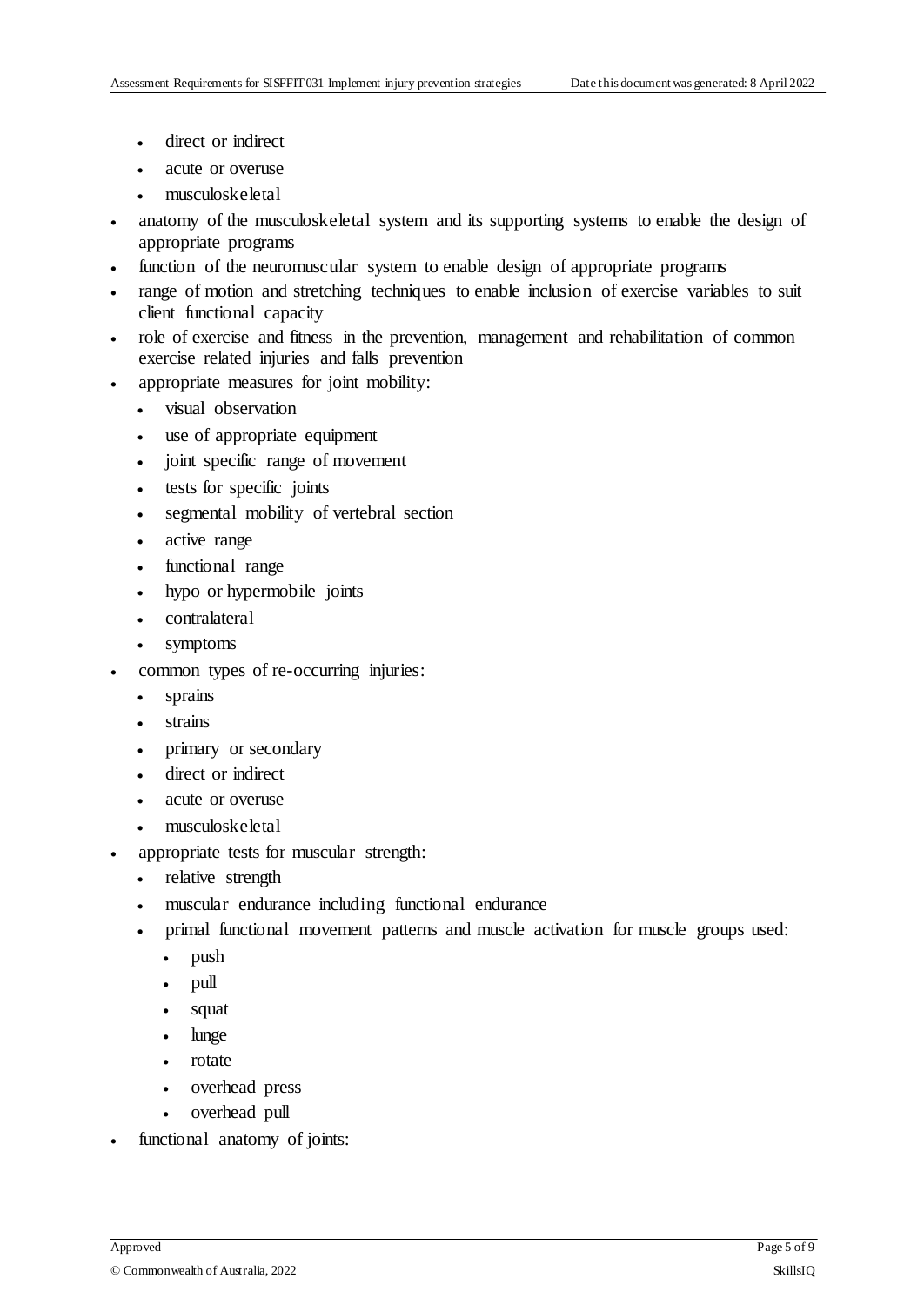- glenohumeral:
	- bones
	- ligaments
	- related structures
	- muscles acting on the joint
- elbow:
	- bones
	- ligaments
	- related structures
	- muscles acting on the joint
	- lumbo–sacral:
		- bones
		- ligaments
		- muscles acting on the joint
- intervertebral:
	- bones
	- ligaments
	- muscles acting on the joint
- hip (coxal):
	- bones
	- ligaments
	- muscles acting on the joint
- knee (tibiofemoral and or patellofemoral):
	- bones
	- ligaments
	- related structures
	- muscles acting on the joint
- ankle (talocrucal):
	- bones
	- ligaments
	- related structures
	- muscles acting on the joint
- bony landmarks:
	- mastoid process
	- spinous process of the vertebrae
	- spine of the scapula
	- inferior angle of the scapula
	- acromion process
	- coracoid process
	- xiphoid process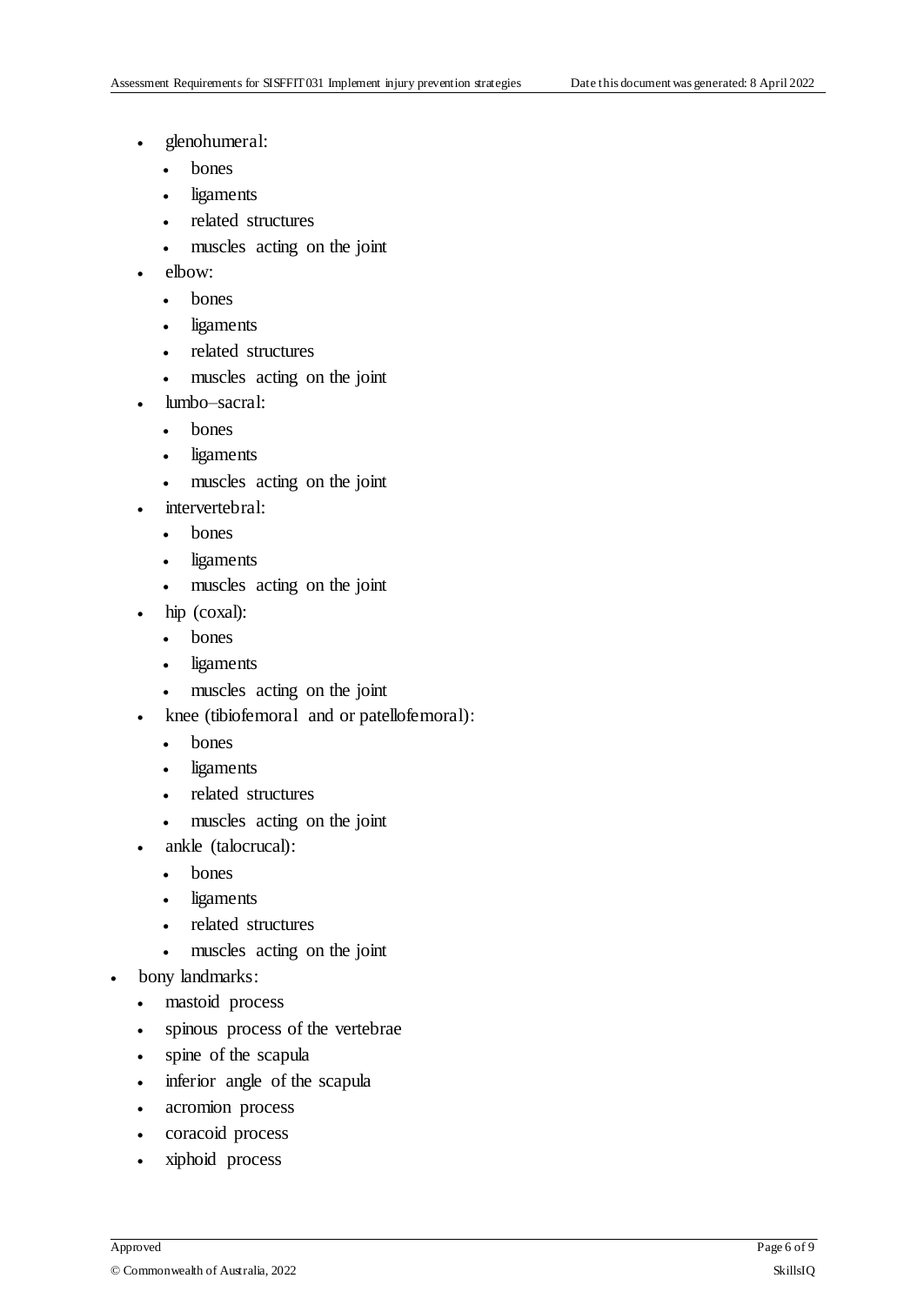- lateral epicondyle of humerus
- head of the radius
- styloid process
- olecranon process
- umbilicus
- anterior superior iliac spine
- posterior superior iliac spine
- iliac crest
- ischial tuberosity
- greater trochanter
- lateral femoral condyle
- medial epicondyle
- lateral epicondyle
- superior border of the patella
- inferior border of the patella
- lateral malleolus
- medial malleolus
- calcaneus
- factors affecting movement patterns and exercise performance, including deviations in posture or functional limitations at commencement, during, at completion of exercise or movement:
	- asymmetrical muscle tone
	- range of movement and mobility of major joint complexes
	- spinal curvature lordosis, kyphosis, scoliosis
	- scapula setting:
		- winging of scapula
		- anterior tipping/tilting
		- upward/downward rotation
	- pelvis position:
		- anterior/posterior
		- rotation
	- knee alignment:
		- varus/valgus
	- foot alignment:
		- internal/external rotation
		- pronation/supination
	- forward head
	- stability of major joint complexes
	- muscle strength and activation
	- neuromuscular control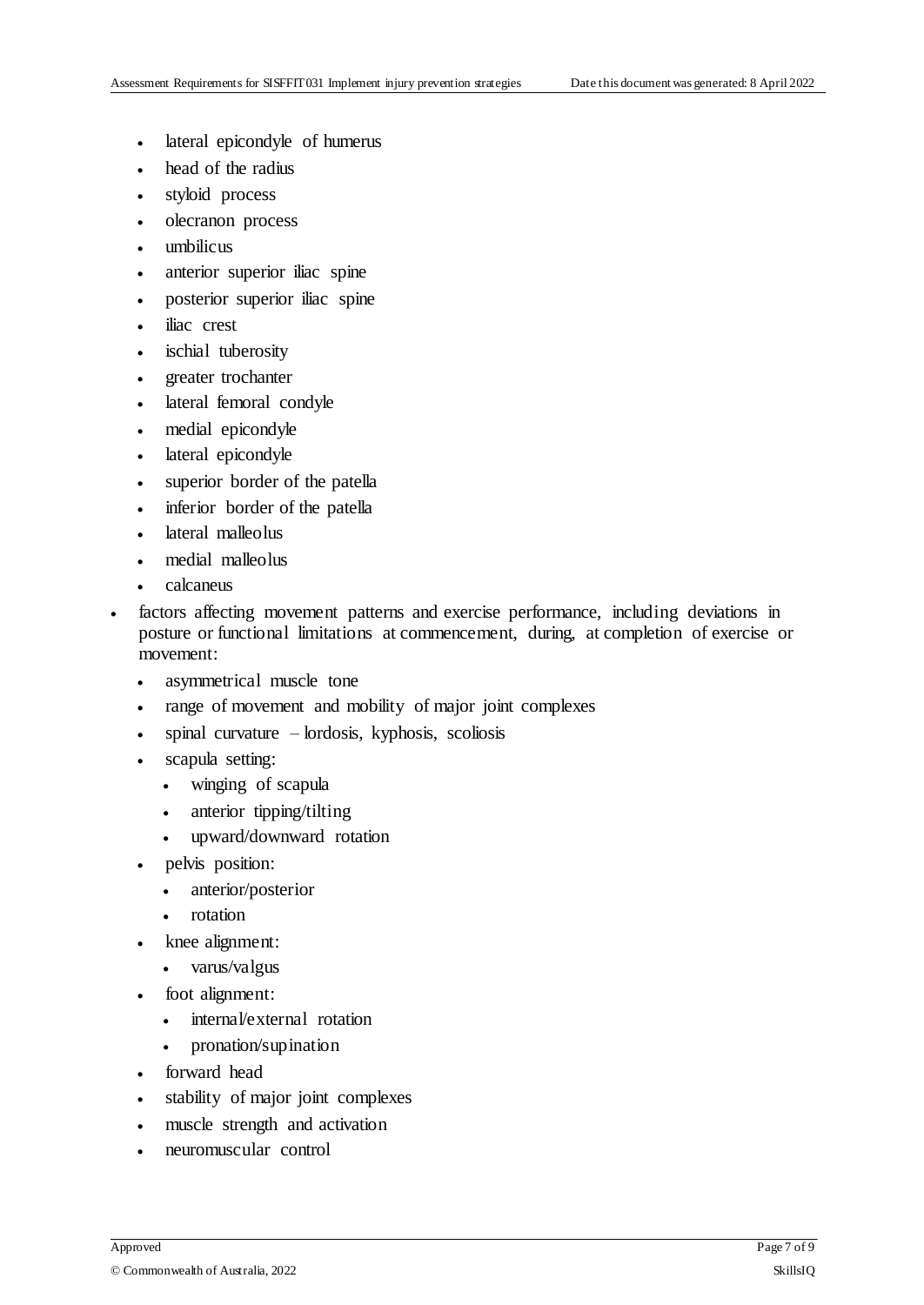- sitting/standing/supine positions
- processes for, and reasons for referral to appropriate medical or allied health professionals:
	- pain upon presentation to initial session/induction
	- history of uncontrolled/unresolved pain
	- pain during movement or exercise
	- static postural deviations
	- an inability to correct static or dynamic posture
	- restricted joint range of movement, strength imbalance or balance, stability or coordination concern that is limiting function
	- a diagnosed muscle, bone or joint problem with medical or allied health advice that the problem could be made worse by participating in physical activity/exercise
	- client history of an injury that has resulted in residual functional limitation
- industry endorsed scope of practice.

#### **Assessment Conditions**

Skills must be demonstrated in:

a fitness industry workplace or simulated environment with clients with real or simulated health and fitness goals.

Assessment must ensure access to:

- anatomical and physiological information and resources related to injury prevention
- anatomical models or images
- legislation and organisational policies and procedures in relation to injury prevention strategies.

Assessment must ensure use of:

- planning and evaluation templates with space to identify improvements to professional practice
- client record forms
- fitness industry standard equipment suitable for analysing client risk of injury and conducting range of movement tests
- industry endorsed client pre-exercise health screening and risk stratification tools
- at least four of the following postural screening equipment:
	- plumb line
	- grid
	- photographic technology
	- video analysis
	- tape measure
	- goniometer
	- flexometer